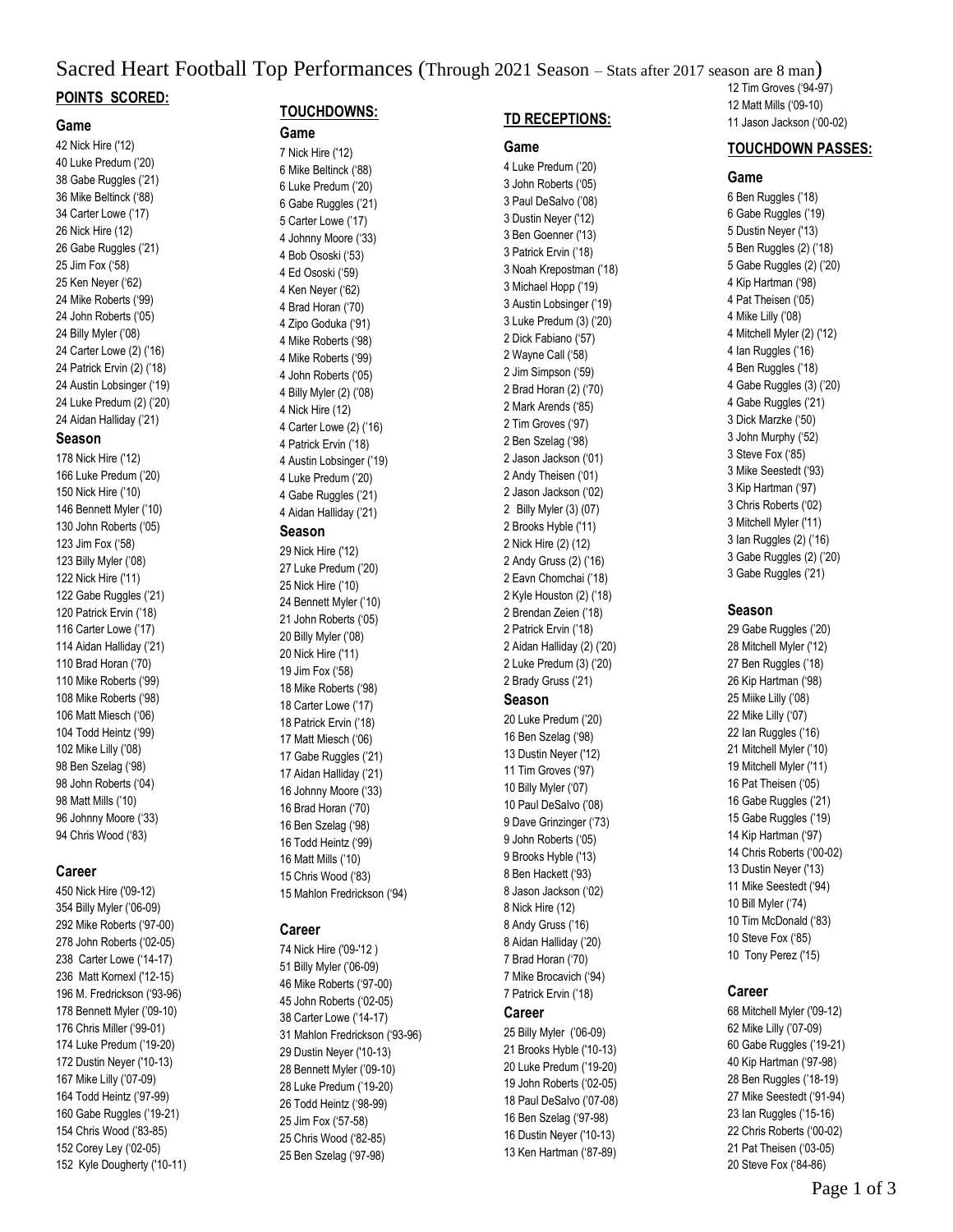# Sacred Heart Football Top Performances (Through 2021 Season – Stats after 2017 season are 8 man)

## **TD PASS FROM SCRIMMAGE:**

96 yards - Billy Myler from Mike Lilly ('07) 89 yards - Mark Arends from Steve Fox ('86)

# **PASS COMPLETIONS:**

#### **Game**

31 Ian Ruggles ('16) 28 Mitchell Myler ('12) 25 Ian Ruggles ('16) 24 Chris Roberts ('02) 24 Ian Ruggles ('16) 24 ben Ruggles ('18) 23 Ian Ruggles ('16) 22 Mike Lilly ('07) 21 Dustin Neyer ('13) 20 Pat Theisen ('05) 20 Ben Ruggles ('18) 19 Gabe Ruggles ('20) 18 Gabe Ruggles ('21) 18 Ian Ruggles ('16) 17 Kip Hartman ('97) 17 Ian Ruggles ('16) 17 Gabe Ruggles (2) ('21) 16 Nick Krueger ('99) 16 Ben Ruggles (2) ('18)

#### **Season**

181 Ian Ruggles ('16) 157 Mitchell Myler ('12) 137 Ben Ruggles ('18) 131 Mitchell Myler ('11) 120 Mike Lilly ('07) ('08) 120 Mitchell Myler ('10) 118 Chris Roberts ('02) 118 Gabe Ruggles ('21) 112 Pat Theisen ('05) 103 Gabe Ruggles ('20) 102 Kip Hartman ('97) 98 Dustin Neyer ('13) 90 Kip Hartman ('98) 83 Chad Lilly ('06) 76 Mike Seestedt ('92) 71 Steve Fox ('85) 70 Mike Seestedt ('95) 62 Jeff McDonald ('78)

## **Career**

410 Mitchell Myler ('09-12) 331 Mike Lilly ('07-09) 277 Gabe Ruggles ('19-21) 192 Mike Seestedt ('91-94) 192 Kip Hartman ('97-98) 189 Ian Ruggles ('15-16) 172 Pat Theisen ('03-05) 171 Steve Fox ('84-86) 160 Chris Roberts ('00-02)

151 Ben Ruggles ('18-19) 117 Brian Gaede ('88-90) 111 Dustin Neyer ('10-13) 108 Tony Perez ('13-15) 103 Tim McDonald ('82-83)

## **PASS ATTEMPTS: Game**

49 Ian Ruggles ('16) 48 Chris Roberts ('02) 41 Dustin Neyer ('13) 40 Mitchell Myler ('12) 39 Steve Martin ('01) 38 Mike Lilly ('07) 37 Pat Theisen ('03) 36 Kip Hartman ('97)

#### **Season**

294 Ian Ruggles ('16) 233 Mitch Myler ('12) 225 Chris Roberts ('02) 219 Ben Ruggles ('18) 206 Mike Lilly ('07) 195 Dustin Neyer ('13) 194 Mitchell Myler ('11) 180 Pat Theisen ('05) 175 Gabe Ruggles ('21) 171 Kip Hartman ('97) 170 Mitchell Myler ('10) 165 Mike Lilly ('08) 156 Mike Seestedt ('92) 152 Chad Lilly ('06)

## **Career**

602 Mitchell Myler ('09-12) 509 Mike Lilly ('07-09) 427 Gabe Ruggles ('19-21) 404 Mike Seestedt ('91-94) 343 Steve Fox ('84-86) 315 Kip Hartman ('97-98) 312 Ian Ruggles ('15-16) 303 Chris Roberts ('00-02) 296 Pat Theisen ('03-05)

# **PASSING YARDAGE:**

#### **Game**

396 Ian Ruggles ('16) 385 Mitchell Myler ('12) 370 Pat Theisen ('05) 358 Ben Ruggles ('18) 350 Mike Lilly ('07) 346 Gabe Ruggles ('21) 340 Gabe Ruggles ('21) 313 Gabe Ruggles ('21) 311 Ian Ruggles ('16) 296 Ian Ruggles ('16) 295 Pat Theisen ('05) 291 Gabe Ruggles ('21) 290 Dustin Neyer ('13) 289 Gabe Ruggles ('20) 286 Gabe Ruggles ('20) 269 Ian Ruggles ('16) 267 Gabe Ruggles ('20) 262 Chris Roberts ('02) 258 Ian Ruggles ('16) 256 Chris Roberts ('02) 240 Pat Theisen ('03) 238 Ian Ruggles ('16) 233 gabe Ruggles ('20) 223 Gabe Ruggles ('21) 216 Gabe Ruggles ('21) 208 Gabe Ruggles ('20) 204 Ben Ruggles ('18) 196 Kip Hartman ('97)

## **Season**

2576 Mitchell Myler ('12) 2279 Ian Ruggles ('16) 2217 Gabe Ruggles ('21) 1912 Mike Lilly ('07) 1907 gabe Ruggles ('20) 1783 Mitchell Myler ('11) 1782 Mitchell Myler ('10) 1739 Mike Lilly ('08) 1675 Ben Ruggles ('18) 1657 Pat Theisen ('05) 1527 Kip Hartman ('98) 1439 Chris Roberts ('02) 1437 Kip Hartman ('97) 1311 Mike Lilly ('09) 1299 Dustin Neyer ('13) 1253 Steve Fox ('85) 1154 Mike Seestedt ('94) 1085 Chad Lilly ('06)

## **Career**

6158 Mitchell Myler ('09-'12 ) 4973 Gabe Ruggles ('19-21) 4962 Mike Lilly ('07-09) 2964 Kip Hartman ('97-98) 2708 Mike Seestedt ('91-94) 2564 Pat Theisen ('03-05) 2476 Steve Fox ('84-86) 2328 Ian Ruggles ('15-16) 2106 Chris Roberts ('00-02) 1926 Tim McDonald ('82-83)

### **RUSHING YARDAGE:**

#### **Game**

341 Mike Beltinck ('88) 298 Jim Fabiano ('60 290 Jim McNamara ('24) 286 Chris Wood ('83) 251 Mike Roberts ('99)

#### **Season**

1397 Mike Roberts ('99) 1346 Mike Roberts ('98) 1345 Tim Bellinger ('78) 1162 Mike Beltinck ('88) 1129 Nick Hire ('10) 1068 Ed Varga ('69) 1008 Jim Fox ('58)

## **Career**

3320 Mike Roberts ('97-00) 2993 Nick Hire ('10-'12) 2045 Tim Bellinger ('77-78) 2031 Carter Lowe ('14-17) 2018 Mahlon Fredrickson ('93-96) 1839 Blayne Bott ('93-96) 1770 Brandon Ley ('01-04) 1670 John Roberts ('02-05)

## **TD RUN FROM SCRIMMAGE**

**92 yards - Gabe Sheppard ('89)**

## **KICKOFF RETURN**

97 yards - Bill Quinlan ('52)

## **PUNT RETURN**

80 yards – Nick Hire ('12) 70 yards - Nick Krueger ('99)

## **TOTAL OFFENSE YARDS**

**Game** 593 (346/247) Gabe Ruggles ('21)

## **Season**

3055 (2217/838) Gabe Ruggles ('21)